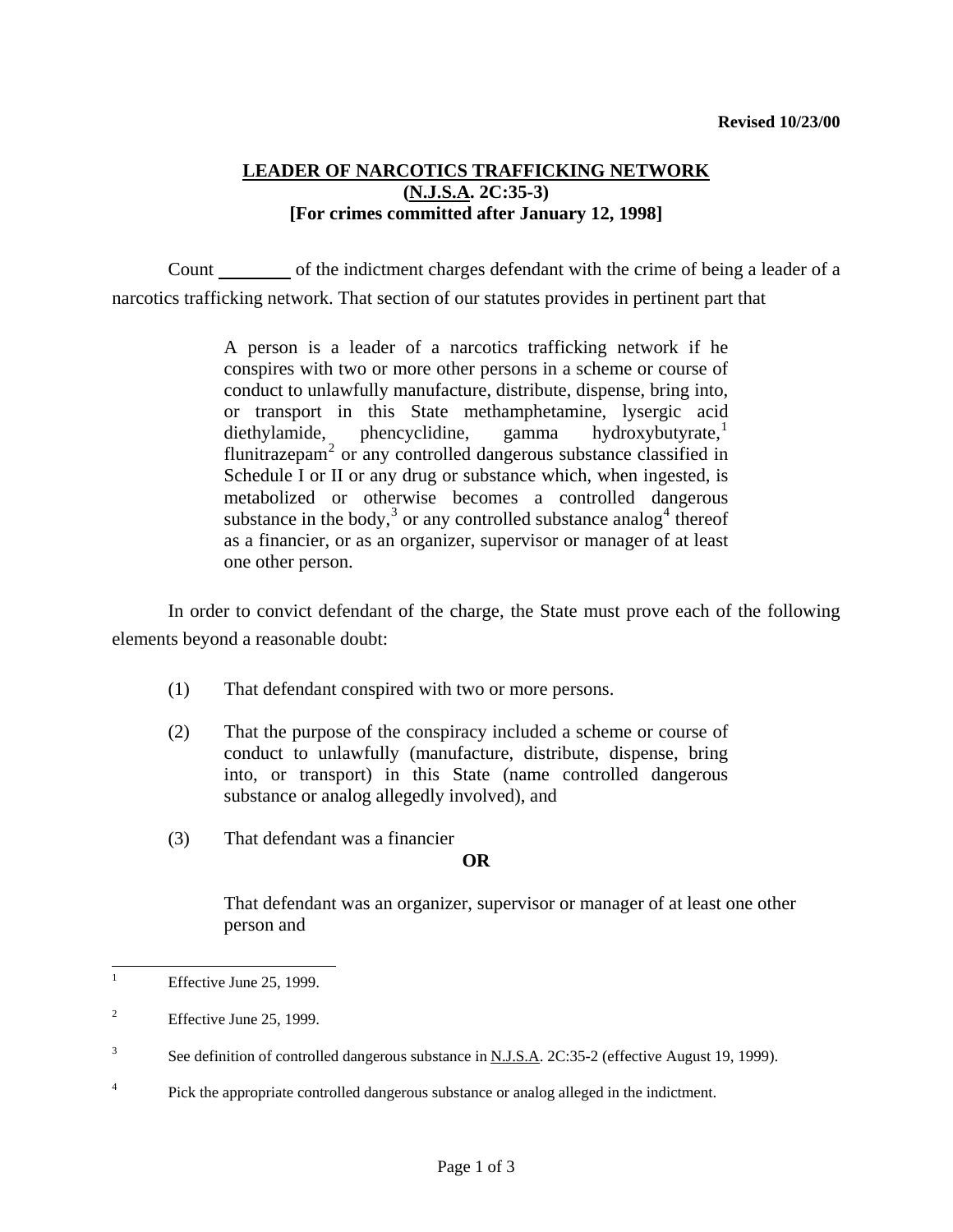## **LEADER OF NARCOTICS TRAFFICKING NETWORK (N.J.S.A. 2C:35-3)**

(4) That defendant occupied a high level position in the conspiracy.

 The first element that the State must prove beyond a reasonable doubt is that defendant conspired with two or more persons. **[Read model jury charge on conspiracy; if conspiracy already charged, remind jurors of that definition].**

 The second element that the State must prove beyond a reasonable doubt is that the conspiracy included a scheme or course of conduct to unlawfully (manufacture, distribute, dispense, bring into or transport)<sup>[5](#page-0-4)</sup> controlled dangerous substances or an analog. Manufacture means the production, preparation, propagation, compounding, conversion or processing of a controlled dangerous substance or controlled substance analog, either directly or by extraction from substances of natural origin, or independently by means of chemical synthesis, and includes any packaging or repackaging of the substance or labeling or relabeling of its container  $\ldots$ <sup>[6](#page-1-0)</sup> Distribute means to deliver, *i.e.*, the transfer from one person to another of controlled dangerous substance or a controlled substance analog. The transfer can be actual, constructive or attempted. Dispensing means to deliver a controlled dangerous substance or controlled substance analog to an ultimate user or research subject by or pursuant to the lawful order of a practitioner, including the prescribing, administering, packaging, labeling or compounding necessary to prepare the substance for that delivery. Transport means to carry from one place to another. **[IF APPLICABLE, CHARGE THE FOLLOWING]**. It is not a defense to this charge that the controlled dangerous substance or controlled substance analog was brought into this State solely for ultimate distribution or dispensing in another location.

 The third element that the State must prove beyond a reasonable doubt is that defendant acted as **[CHOOSE APPLICABLE]** a financier **[OR]** as an organizer, supervisor or manager of at least one other person.<sup>[7](#page-1-1)</sup> A financier is a person who, with the intent to derive a profit, provides money or credit or other thing of value in order to purchase a controlled dangerous substance or an immediate precursor, or otherwise to finance the operations of a drug trafficking network. The

 5 Choose the appropriate allegation.

<span id="page-1-0"></span><sup>6</sup> Read statutory exception to definition (N.J.S.A. 2C:35-2) if applicable.

<span id="page-1-2"></span><span id="page-1-1"></span><sup>7</sup> In State v. Afanador, 134 N.J. 162, 171 (1993), the Supreme Court indicated that the trial court was under no obligation to define these terms. However, in State v. Alexander, 136 N.J. 563, 574-575 (1994), the Court decided that these terms should be more fully explained to the jury.